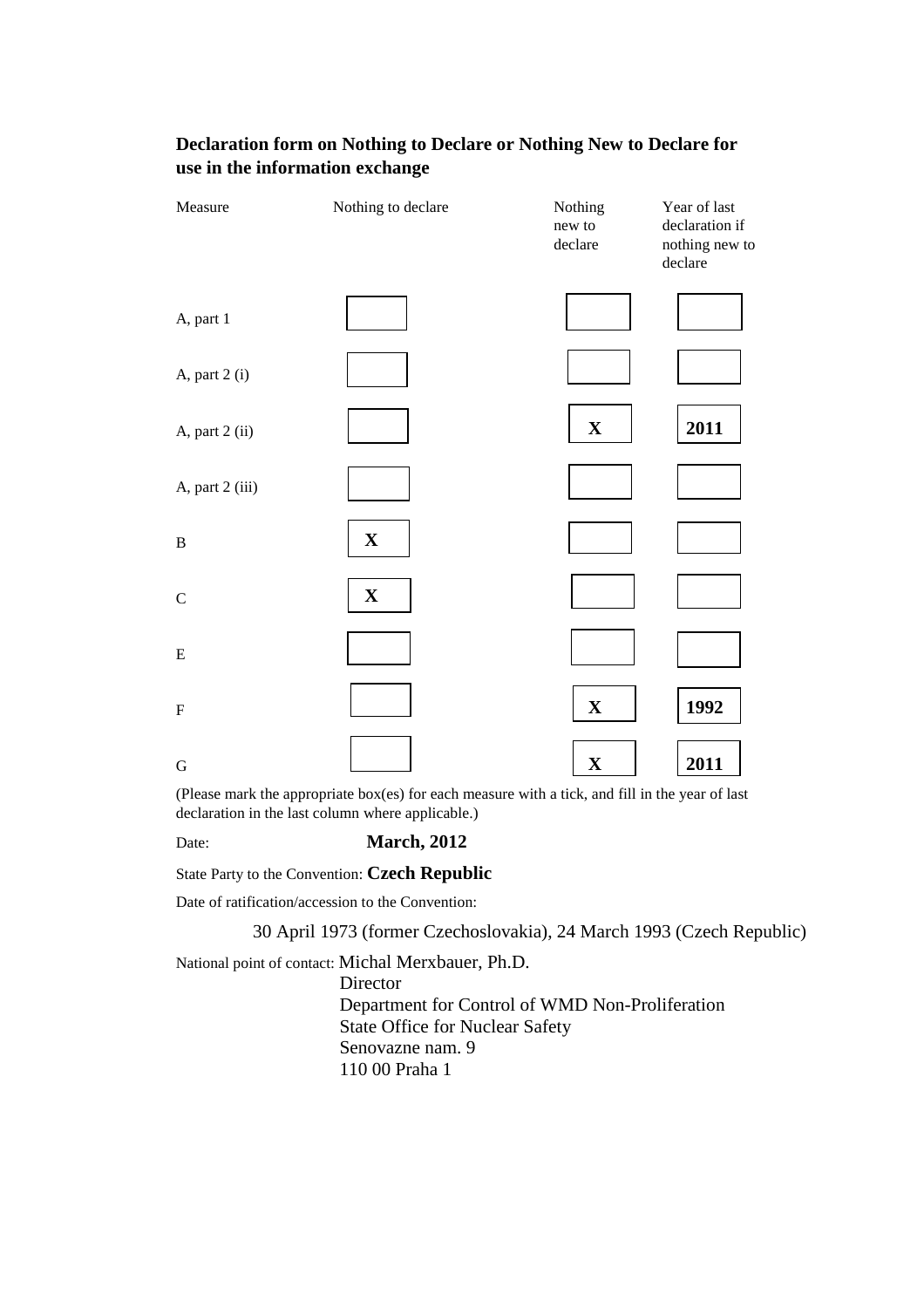*Exchange of data on research centres and laboratories<sup>1</sup>*

1. Name(s) of facility<sup>2</sup>

Central Military Health Institute, department Těchonín

Declared in accordance with Form A, part 2 (iii)

2. Responsible public or private organization or company

Central Military Health Institute (Ministry of Defence)

3. Location and postal address

561 66 Těchonín, Czech Republic

4. Source(s) of financing of the reported activity, including indication if the activity is wholly or partly financed by the Ministry of Defence

Fully financed by the Ministry of Defence

5. Number of maximum containment units<sup>3</sup> within the research centre and/or laboratory, with an indication of their respective size  $(m^2)$ 

1 unit BSL4; total area 50 m<sup>2</sup>

 $\overline{a}$ 

6. Scope and general description of activities, including type(s) of micro-organisms and/or toxins as appropriate

Cultivation of microbe (*Francisella tularensis*, vaccine strain LVS) for immunological studies, preparation of monoclonal antibodies and PCR probes.

cDNA and synthetic sequences of viral hemorrhagic fevers (Marburg, Machupo, Junin, Congo-Crimean, Lassa, Ebola, Sabia)

<sup>&</sup>lt;sup>1</sup> The containment units which are fixed patient treatment modules, integrated with laboratories, should be identified separately.

<sup>&</sup>lt;sup>2</sup> For facilities with maximum containment units participating in the national biological defence research and development programme, please fill in name of facility and mark "Declared in accordance with Form A, part 2 (iii)".

<sup>&</sup>lt;sup>3</sup> In accordance with the latest edition of the WHO Laboratory Biosafety Manual, or equivalent.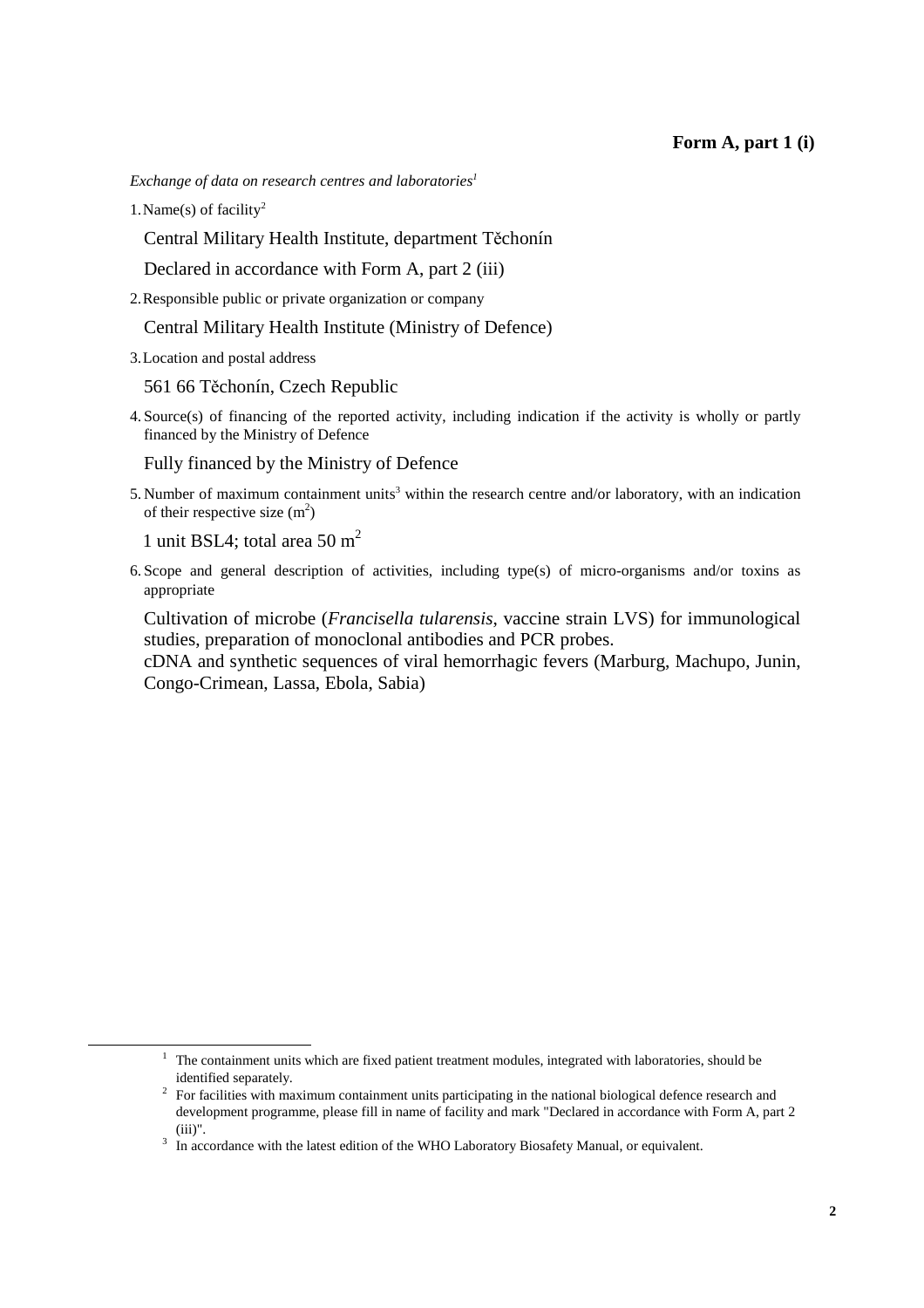*Exchange of data on research centres and laboratories*

1. Name(s) of facility

National Institute for Nuclear, Chemical and Biological Protection, Department of Biological Protection, Laboratory for Biological Monitoring and Protection

Declared in accordance with Form A, part 2 (iii)

2. Responsible public or private organization or company

National Institute for Nuclear, Chemical and Biological Protection,

3. Location and postal address

Kamenná 71, 262 31 Milín, Czech Republic

4. Source(s) of financing of the reported activity, including indication if the activity is wholly or partly financed by the Ministry of Defence

National Institute for Nuclear, Chemical and Biological Protection is a public research institution. It is partly financed by own resources and partly financed by state budget.

5. Number of maximum containment units within the research centre and/or laboratory, with an indication of their respective size  $(m^2)$ 

2 units BSL4; area of each unit  $14.2 \text{ m}^2$  (total area  $28.4 \text{ m}^2$ )

6. Scope and general description of activities, including type(s) of micro-organisms and/or toxins as appropriate

Development, testing and evaluation of detection, and identification methods (microbiological cultivation, methods of molecular biology, advanced mass spectrometry).

Integrated Rescue System uses this laboratory in case of alleged bioterrorism (primary assessment and investigation of suspicious packages – primary detection and identification, etc.)

bacteria: *Bacillus anthracis, Yersinia pestis, Francisella tularensis, Brucella species, Salmonella typhi, Burkholderia mallei, Burkholderia pseudomallei, Chlamydia psitaci, Coxiella burnetii, Vibrio cholerae, Clostridium botulinum*;

bacterial simulans: *Geobacillus stearothermophilus* 

viruses: Yellow Fever virus, virus Dengue and extracts of RNA viruses (virus Marburg, virus Ebola, virus Hantaan, Lassa fever virus, virus Junin, Congo-Crimean haemorrhagic fever virus, virus Machupo, virus Junin)

toxins: trichothecene toxins, aflatoxins, microcystin,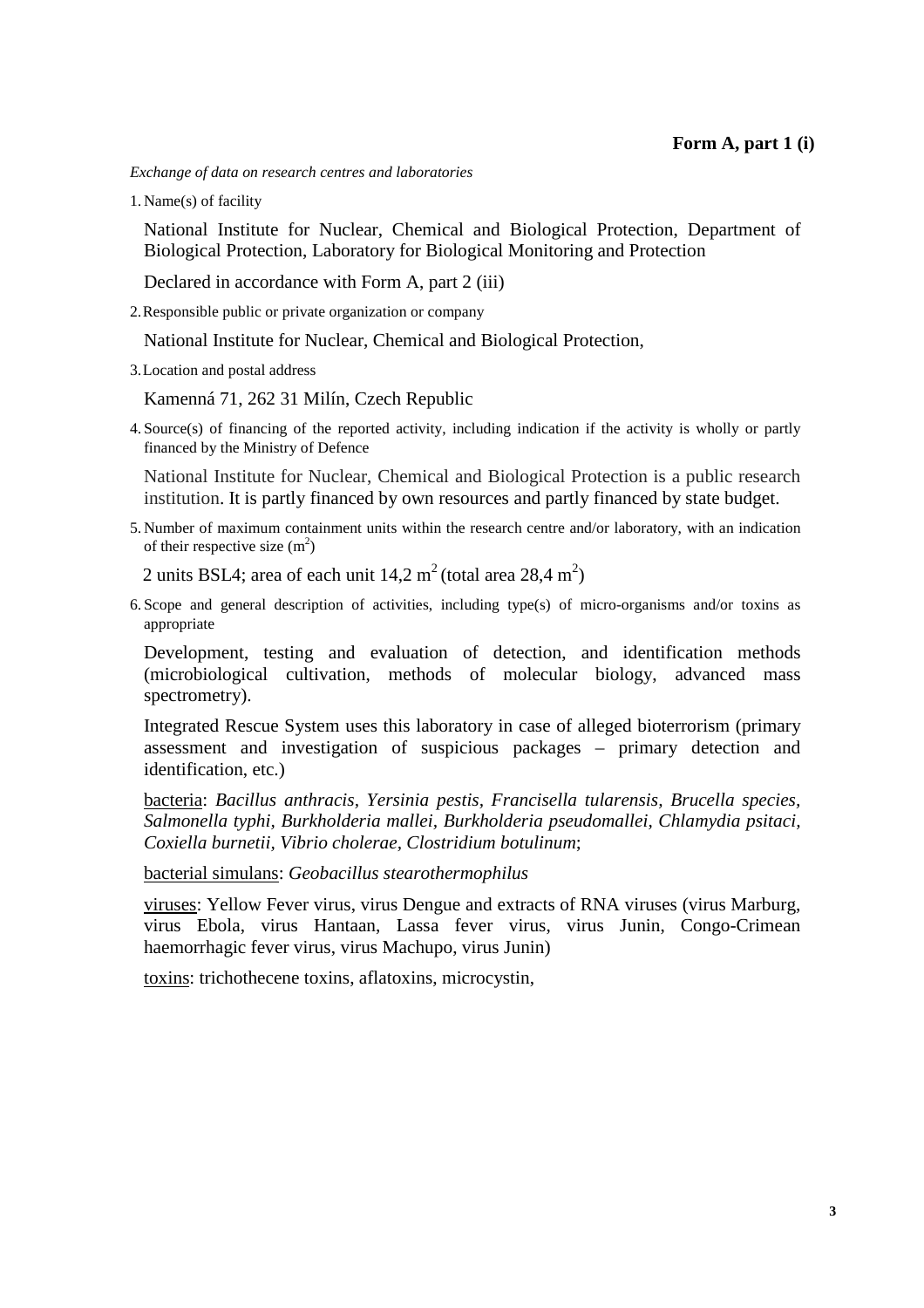## **National biological defence research and development programmes Declaration**

Are there any national programmes to conduct biological defence research and development within the territory of the State Party, under its jurisdiction or control anywhere? Activities of such programmes would include prophylaxis, studies on pathogenicity and virulence, diagnostic techniques, aerobiology, detection, treatment, toxinology, physical protection, decontamination and other related research.

#### **Yes**

If the answer is Yes, complete Form A, part 2 (ii) which will provide a description of each programme.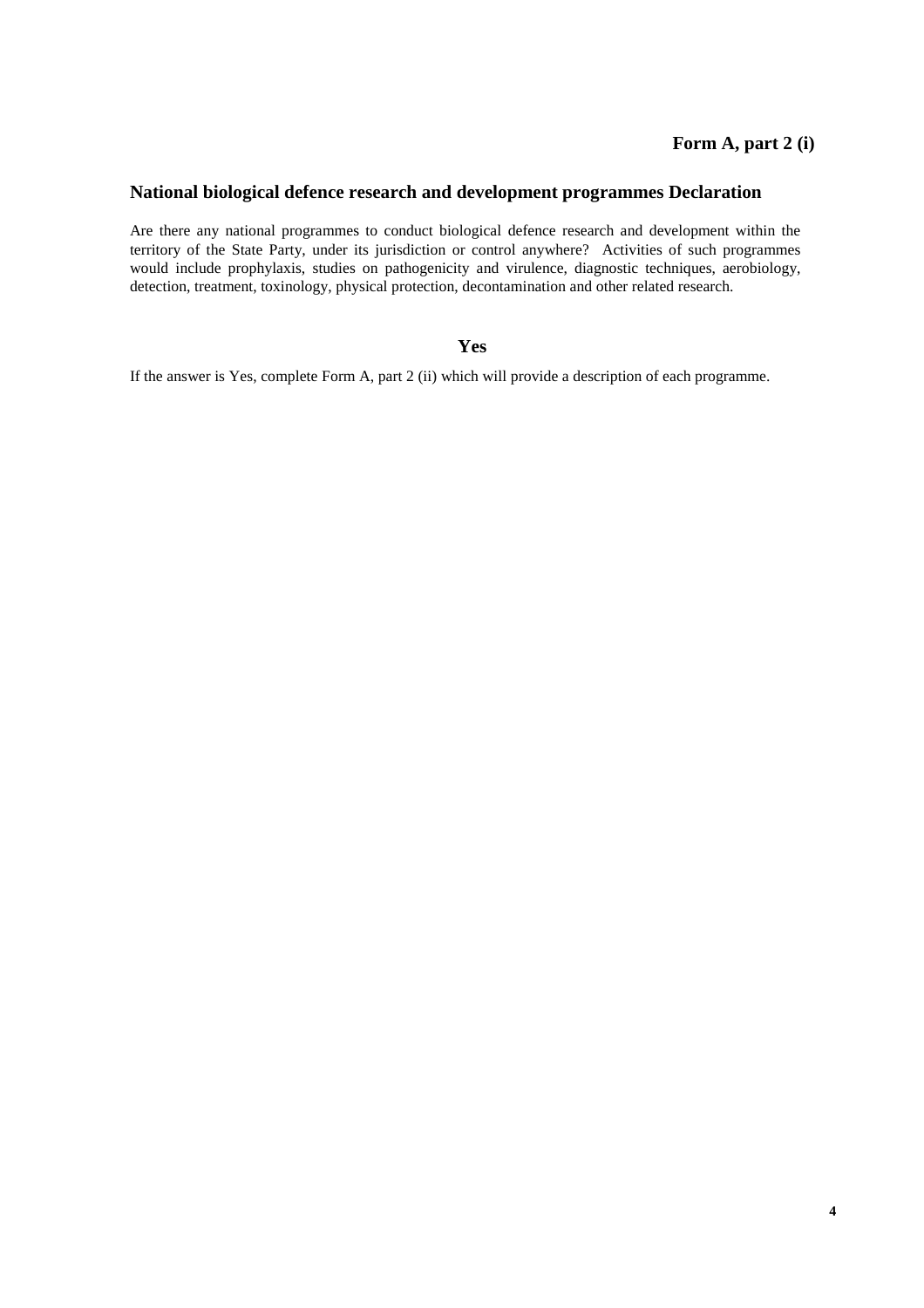## **National biological defence research and development programmes**

#### **Facilities**

1. What is the name of the facility?

Central Military Health Institute, department Těchonin

2. Where is it located (include both address and geographical location)?

561 66 Těchonín, Loc: 50°3'36.713"N, 16°36'39.812"E

3. Floor area of laboratory areas by containment level:

BL2 423 (sqM) BL3 50 (sqM) BL4 50 (sqM) Total laboratory floor area 523 (sqM)

4. The organizational structure of each facility.

|                                          | (i) Total number of personnel    | 15 |
|------------------------------------------|----------------------------------|----|
|                                          | (ii) Division of personnel:      |    |
|                                          | Military                         | 8  |
|                                          | Civilian                         | 7  |
| (iii) Division of personnel by category: |                                  |    |
|                                          | Scientists                       | 11 |
|                                          | Engineers                        | 0  |
|                                          | Technicians                      |    |
|                                          | Administrative and support staff |    |
|                                          |                                  |    |

(iv) Represented scientific disciplines: human medicine, life sciences

| (v) Contractor staff |  |
|----------------------|--|
|----------------------|--|

(vi) Source of funding wholly financed by the Ministry of Defence

(vii) What are the funding levels for the following programme areas:

Research 100% Development Test and evaluation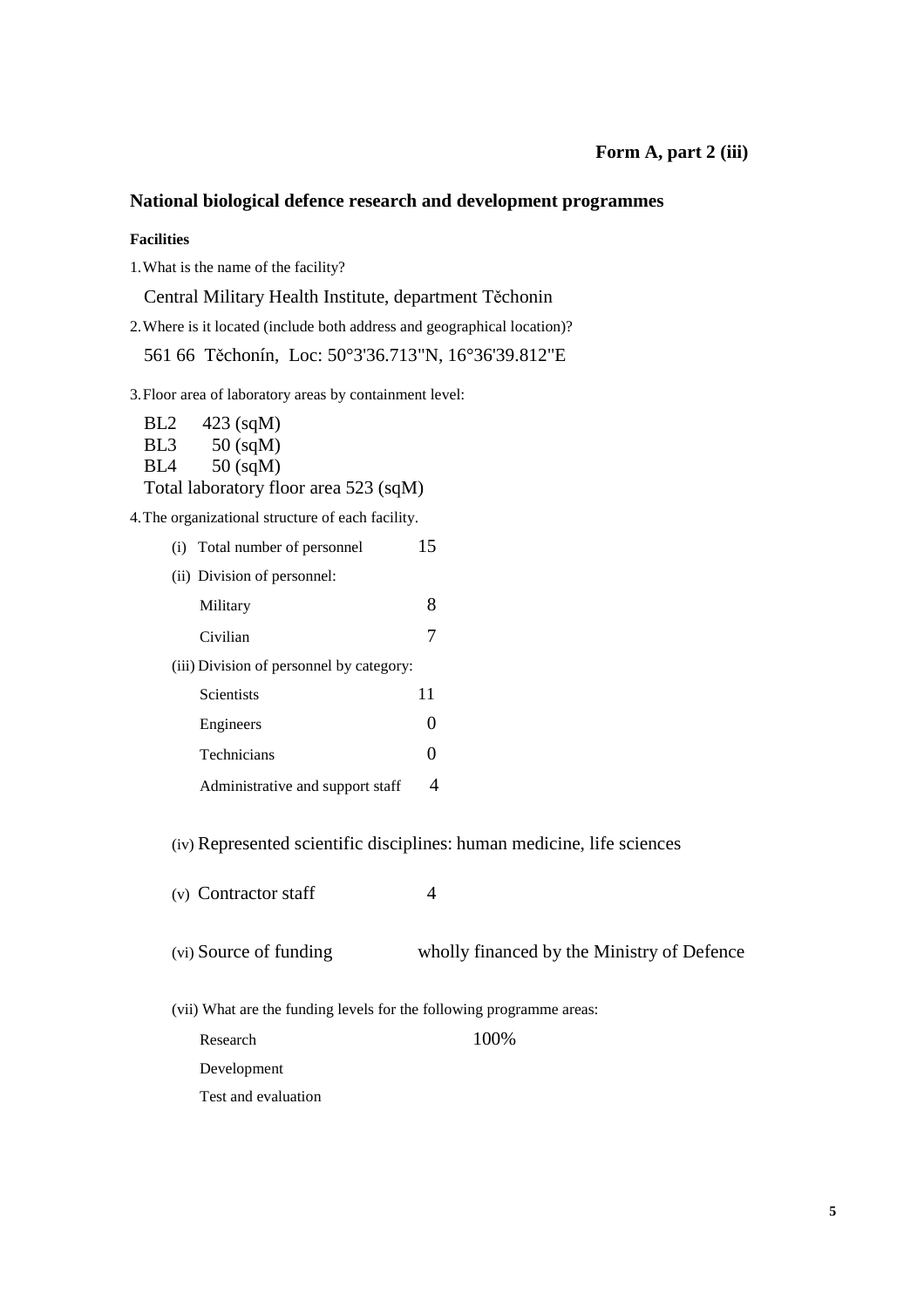All staff is encouraged to publish the results of their research in the open literature whenever not precluded by security considerations.

(ix) Provide a list of publicly-available papers and reports resulting from the work published during the previous 12 months. (To include authors, titles and full references.)

5.Briefly describe the biological defence work carried out at the facility, including type(s) of microorganisms<sup>4</sup> and/or toxins studied, as well as outdoor studies of biological aerosols.

HOREČKA – Method of viral hemorrhagic fevers' causative agents rapid detection and identification

The main aim of our research project is design and optimisation of new rapid viral hemorrhagic fevers' (VHF) detection and identification system targeting main causative pathogens. The system will be based on two steps: primary rapid detection and identification of viral family using Real-time reverse-transcription polymerase chain reaction (RT-PCR) and secondary pointed use of the same method for causative pathogen precise species determination. Output of this project will be concept of new rapid economic VHF diagnostic technique, fitting its detection limits, difficulty and material requirements of Czech army biological defence forces.

LEPTOSPIRÓZA **–** Risk evaluation and new possibilities of detection

The aim of this four-year study is to evaluate territory of Czech Republic according to leptospirosis acquiring risk with special regard for military training areas and AOR of Czech armed forces in NATO and UN missions abroad., analyze collected data and create standard operational protocol for exercise and field operations' areas with significant risk of leptospirosis. Compare analytical efficacy of available diagnostic methods for leptospires detection. Precise and accelerate direct proof of leptospiral DNA from patients' and environmental samples and pick up the most suitable method with possibility of rapid and precise detection able to work in field, fully satisfying all the requirements of Czech armed forces.

 $\overline{a}$ 

<sup>&</sup>lt;sup>4</sup> Including viruses and prions.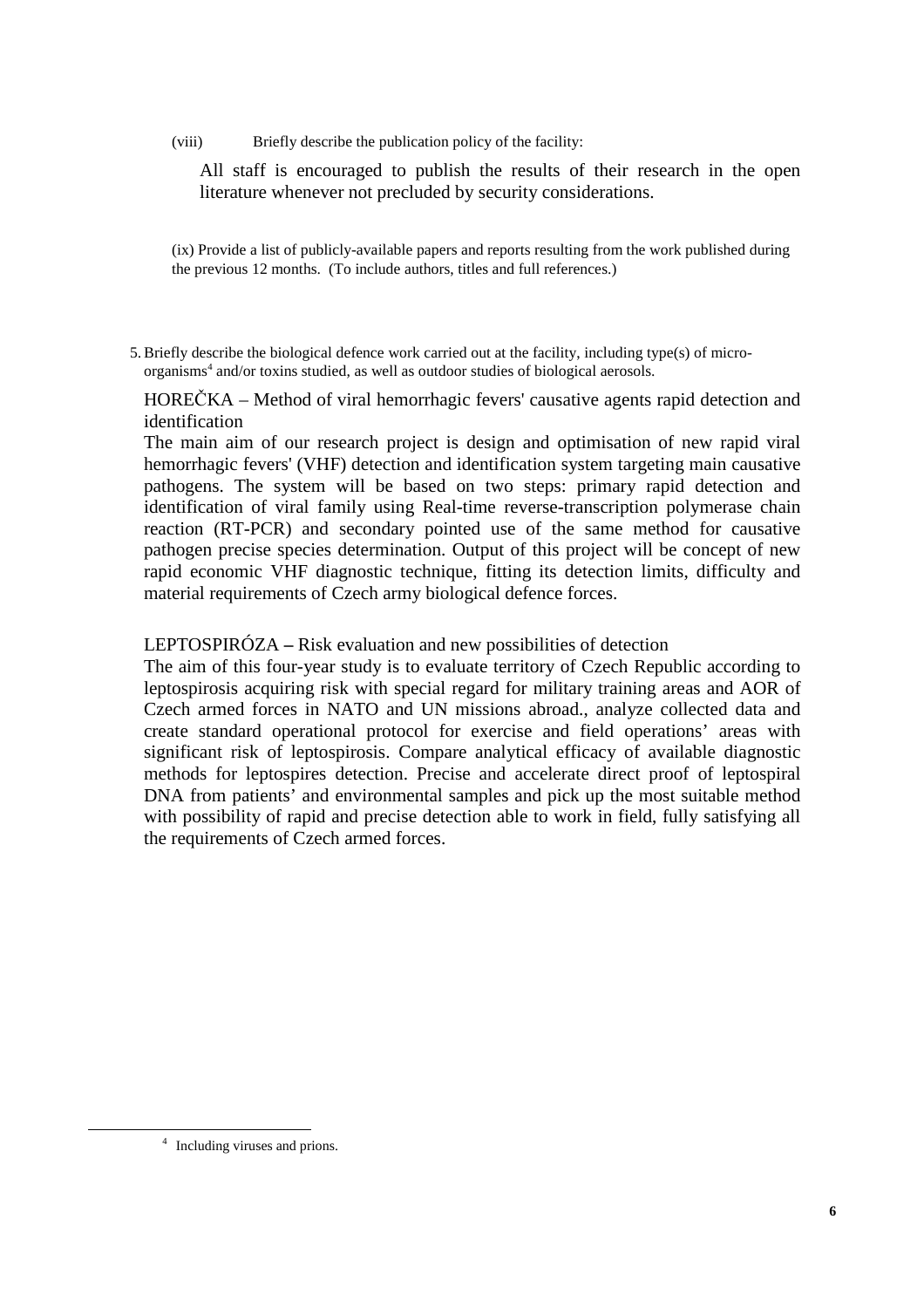### **Form A, part 2 (iii)**

## **National biological defence research and development programmes**

#### **Facilities**

1. What is the name of the facility?

Central Military Health Institute, department Praha

2. Where is it located (include both address and geographical location)?

U Vojenské nemocnice 1200, 169 02 Praha 6 – Střešovice; 50°5'23.266"N, 14°21'44.543"E

3. Floor area of laboratory areas by containment level:

BL2 84 (sqM) BL3 0 (sqM)  $BL4 \qquad 0$  (sqM) Total laboratory floor area 84 (sqM)

4. The organizational structure of each facility.

| (i)   | Total number of personnel          | 10             |
|-------|------------------------------------|----------------|
| (ii)  | Division of personnel:             |                |
|       | Military                           |                |
|       | Civilian                           | 6              |
| (iii) | Division of personnel by category: |                |
|       | <b>Scientists</b>                  |                |
|       | Engineers                          | $\overline{2}$ |
|       | Technicians                        | 4              |
|       | Administrative and support staff   |                |

(iv) Represented scientific disciplines: molecular biology, mass spectrometry, microbiology, epidemiology, veterinary medicine

(v) Contractor staff  $0$ (vi) Source of funding wholly financed by the Ministry of Defence (vii) What are the funding levels for the following programme areas: Research 100% Development Test and evaluation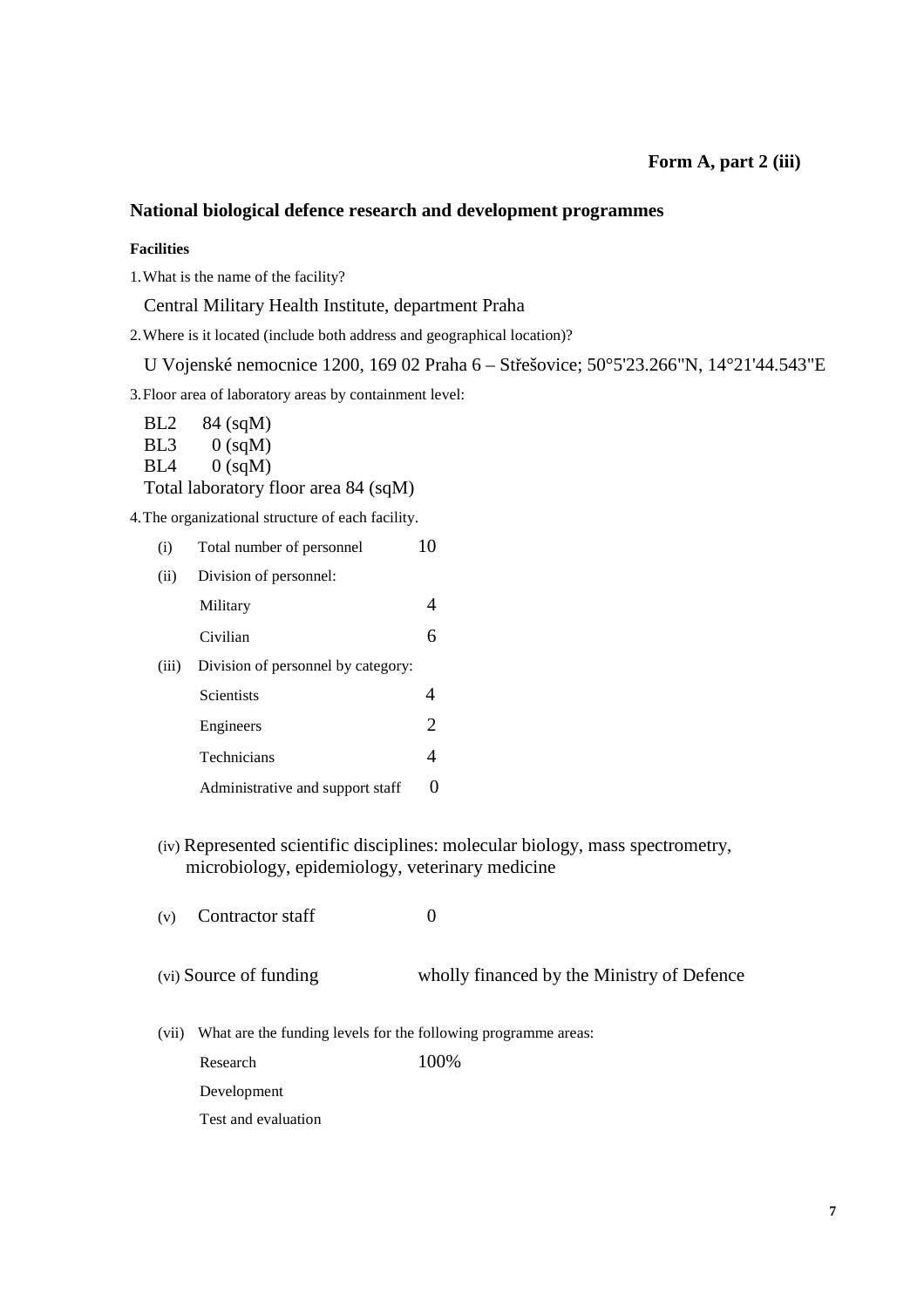All staff is encouraged to publish the results of their research in the open literature whenever not precluded by security considerations.

(ix) Provide a list of publicly-available papers and reports resulting from the work published during the previous 12 months. (To include authors, titles and full references.)

Dresler J., Nováková M., Hubálek M., Píša L.: The Developement of Method for Estimation of Protein Digest Concentration Prior MS Analysis in Proteomics (Poster). 59<sup>th</sup> ASMS Conference of Mass Spectrometry, 2011

Dresler J., Jirková Š., Klimentová J., Píša L., Merkel D., Lenz C., Hubálek M.: The Selective Reaction Monitoring for unambigious microbial identification (Poster). HUPO 10th Annual World Congress, 2011

Hubálek M., Jirková Š., Dresler J., Merkel D., Lenz C., Píša L.: The Selective Reaction Monitoring for unambigious identification of Francisella tularensis (Poster). Medical Biodefence Conference 2011

Píša L., Krupka R., Formánková V., Neubauerová V., Dresler J., Hubálek M.: Interlaboratory comparative tests of biological laboratories of the NATO Armies. Mil. Med. Sci. Lett., 2011, Vol. 80, No. 4, p. 159-168, ISSN 0372-7025

5.Briefly describe the biological defence work carried out at the facility, including type(s) of microorganisms and/or toxins studied, as well as outdoor studies of biological aerosols.

HOREČKA – Method of viral hemorrhagic fevers' causative agents rapid detection and identification

The main aim of our research project is design and optimisation of new rapid viral hemorrhagic fevers' (VHF) detection and identification system targeting main causative pathogens. The system will be based on two steps: primary rapid detection and identification of viral family using Real-time reverse-transcription polymerase chain reaction (RT-PCR) and secondary pointed use of the same method for causative pathogen precise species determination. Output of this project will be concept of new rapid economic VHF diagnostic technique, fitting its detection limits, difficulty and material requirements of Czech army biological defence forces.

BIODEFENCE – Classification of biological agents – support of an international project  $\Delta$ . Establishment and management of a common database of B-agents – A European Laboratory Biodefence Network"

The goal of the project is to gather typing data for B-agents listed in project of the European biological database by the mean of mass spectrometry (MALDI-TOF, tandem mass spectrometry) and molecular biology (real-time PCR, MLST).

SPEKTROMETRIE – Proposal of undisputed identification procedure of bacterial BA through mass spectrometry and molecular biology methods and test of applicability of this proposal for environmental samples.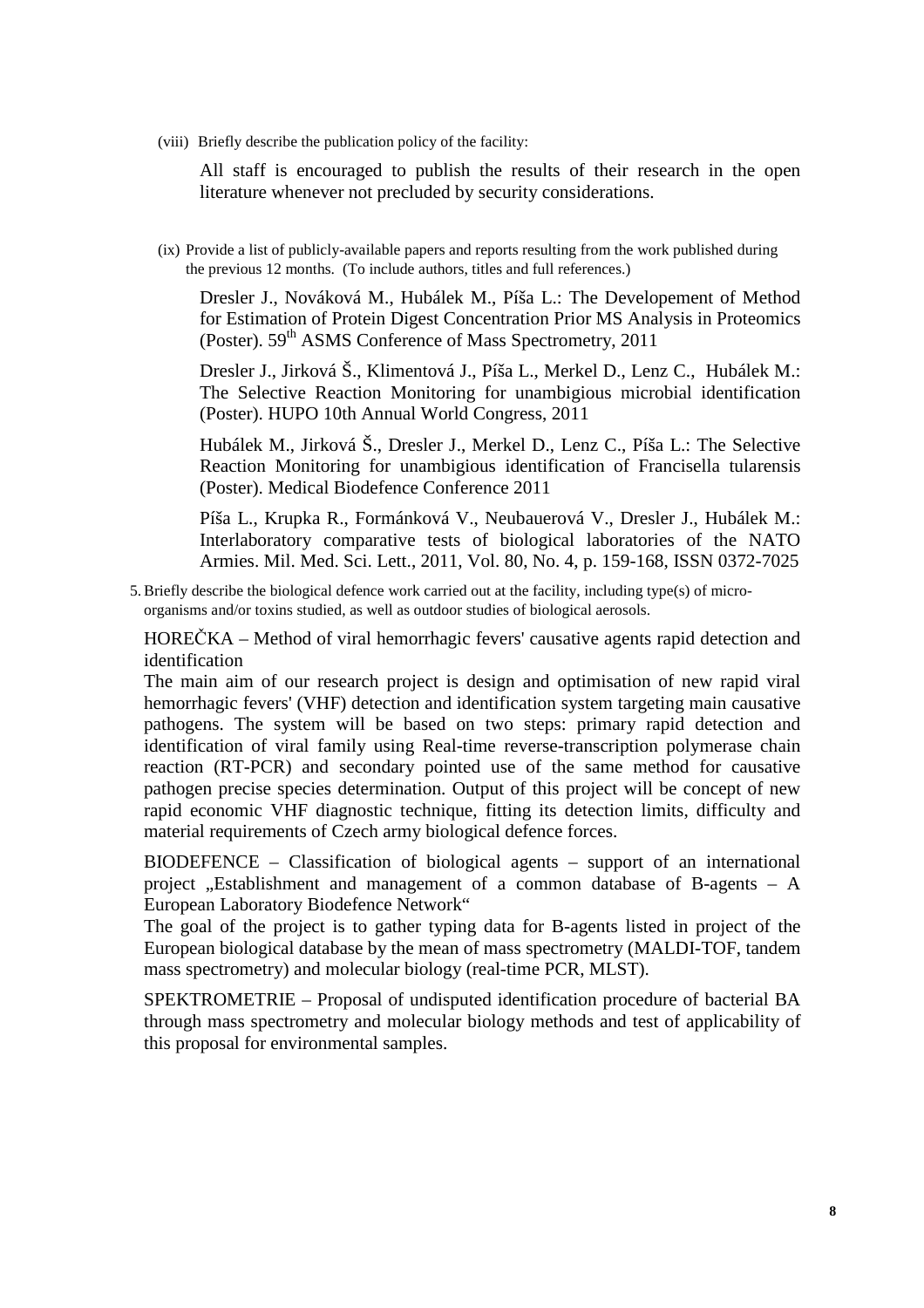### **National biological defence research and development programmes**

#### **Facilities**

1. What is the name of the facility?

Institute of Molecular Pathology (IMP) and Centre of Advanced Studies (CAS), Faculty of Military Health Sciences, University of Defence

2. Where is it located (include both address and geographical location)?

Třebešská 1575, 500 01 Hradec Králové, Czech Republic; 50°11'39.444"N, 15°49'44.558"E

3. Floor area of laboratory areas by containment level:

BL2 64 (sqM) BL3 26 (sqM)  $BL4 \qquad 0$  (sqM) Total laboratory floor area 90 (sqM)

4. The organizational structure of each facility.

| (i)                                         | Total number of personnel | 27 |
|---------------------------------------------|---------------------------|----|
| (ii)                                        | Division of personnel:    |    |
|                                             | Military                  | 3  |
|                                             | Civilian                  | 24 |
| Division of personnel by category:<br>(iii) |                           |    |
|                                             | <b>Scientists</b>         | 20 |
|                                             | Engineers                 |    |
|                                             | Technicians               |    |

Administrative and support staff 2

- (iv) Represented scientific disciplines: molecular biology, immunology, genetics, cell biology, bioinformatics, analytical chemistry, toxicology
- (v) Contractor staff  $1$
- (vi) Source of funding Works on national biological defence research and development programmes is wholly financed by the Ministry of Defence.
- (vii) What are the funding levels for the following programme areas:

Research 100%

Development

Test and evaluation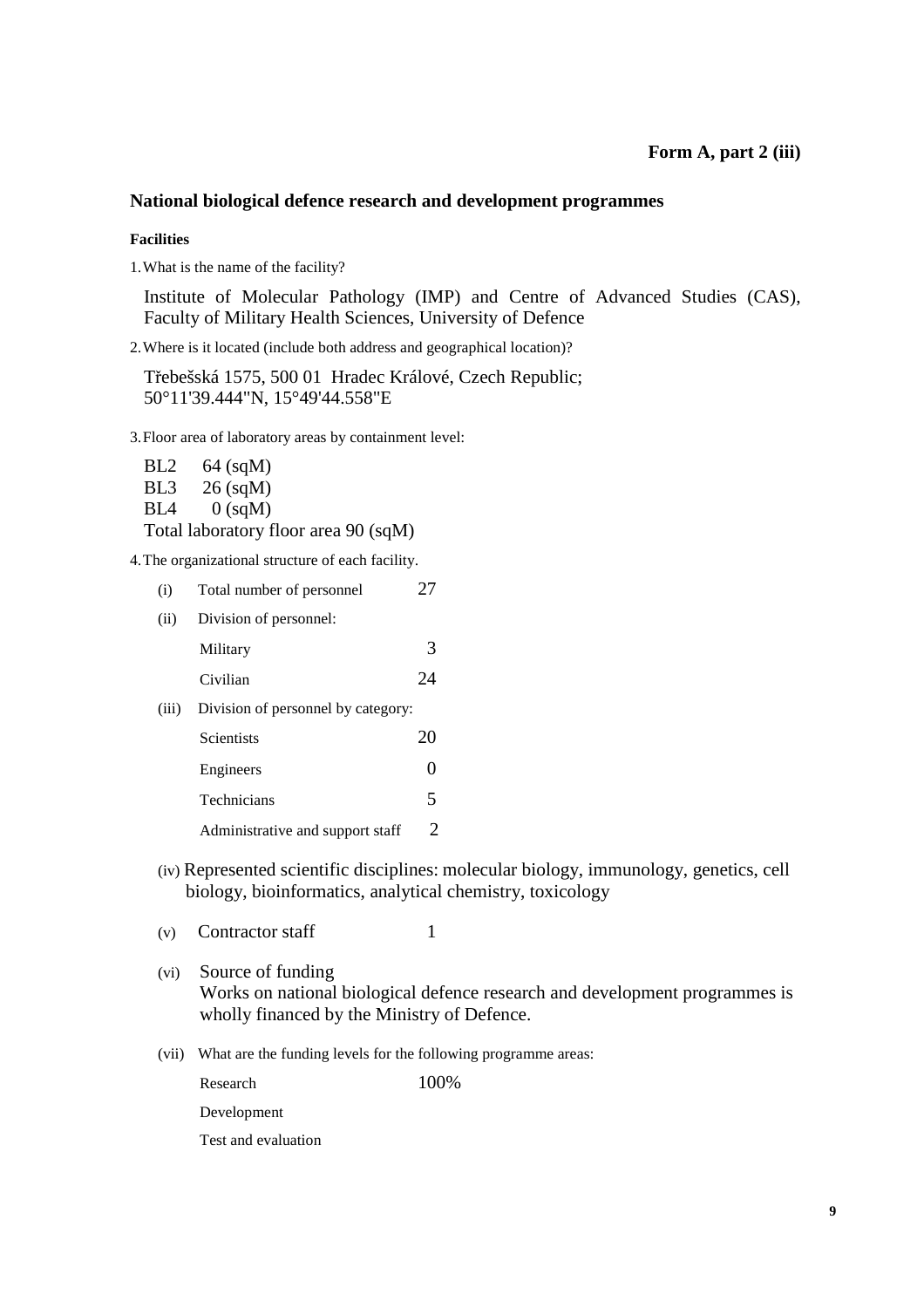All staff is encouraged to publish the results of their research in the open literature whenever not precluded by security considerations. For military projects publication is necessary approval of Branch Council.

(ix) Provide a list of publicly-available papers and reports resulting from the work published during the previous 12 months. (To include authors, titles and full references.)

Dresler J., Klimentová J., Stulík J.: Francisella tularensis membrane complexome by blue native/SDS-PAGE. J Proteomics, 2011, Vol. 75, No. 1, p. 257-269

Dresler J., Klimentová J., Stulík J.: Bacterial protein complexes investigation using blue native PAGE. Microbiol Res, Vol. 20, No. 1, p. 47-62

Píša L., Krupka R., Formánková V., Neubauerová V., Dresler J., Hubálek M.: Interlaboratory comparative tests of biological laboratories of the NATO Armies. Mil. Med. Sci. Lett., 2011, Vol. 80, No. 4, p. 159-168, ISSN 0372-7025

5. Briefly describe the biological defence work carried out at the facility, including type(s) of microorganisms and/or toxins studied, as well as outdoor studies of biological aerosols.

FRANCIS – Development of new prophylactic tools against *Francisella tularensis* infection

Identification of new candidate molecules of protein origin suitable for the construction of better defined live or subunit vaccines and elucidation of the process of antigen presentation of tularemic peptides as a key event for the development of new strategies to treat and prevent infection with *Francisella tularensis*.

SPEKTROMETRIE – Proposal of undisputed identification procedure of bacterial BA through mass spectrometry and molecular biology methods and test of applicability of this proposal for environmental samples.

BIODEFENCE – Classification of biological agents – support of an international project  $n$ . Establishment and management of a common database of B-agents – A European Laboratory Biodefence Network"

The goal of the project is to gather typing data for B-agents listed in project of the European biological database by the mean of mass spectrometry (MALDI-TOF, tandem mass spectrometry) and molecular biology (real-time PCR, MLST).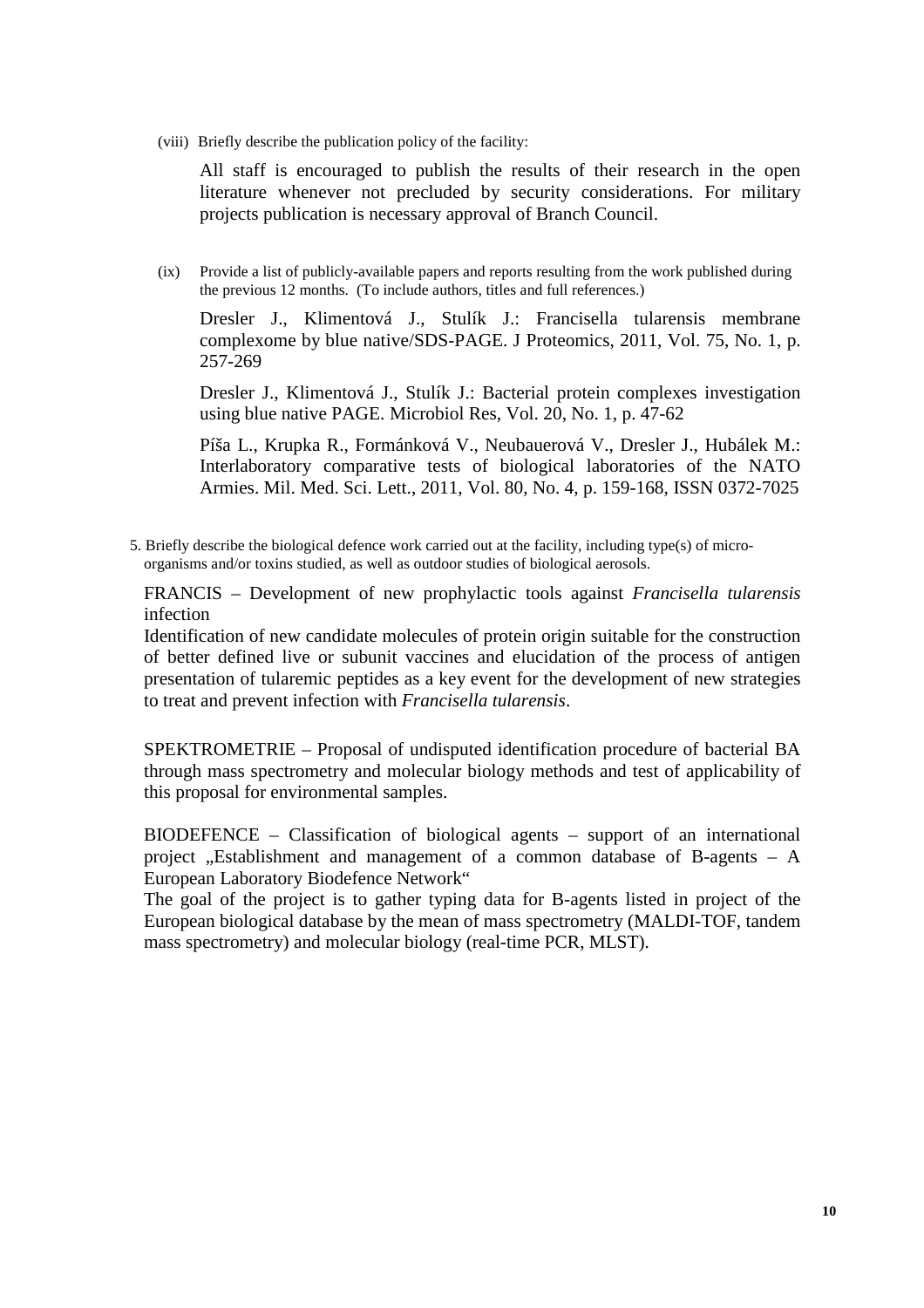### **National biological defence research and development programmes**

**Facilities** 

1. What is the name of the facility?

Laboratory for biological monitoring and protection, Department of Biological Protection, National Institute for Nuclear, Chemical and Biological Protection

2. Where is it located (include both address and geographical location)?

Kamenná 71, 262 31 Milín; 49°37'36.863"N, 13°59'48.613"E

3. Floor area of laboratory areas by containment level:

BL2 100,5 (sqM) BL3 69,3 (sqM) BL4 28,4 (sqM) Total laboratory floor area 198,2 (sqM)

4. The organizational structure of each facility.

| (i)   | Total number of personnel          |  |
|-------|------------------------------------|--|
| (ii)  | Division of personnel:             |  |
|       | Military                           |  |
|       | Civilian                           |  |
| (iii) | Division of personnel by category: |  |
|       | Scientists                         |  |
|       | Engineers                          |  |
|       | Technicians                        |  |
|       | Administrative and support staff   |  |

(iv) Represented scientific disciplines: molecular biology, microbiology, virology, epidemiology and epizootology, analytical chemistry, proteomics

(v) Contractor staff  $0$ 

- (vi) Source of funding The Institute is a public research institution. Only works on project BIODEFENCE is financed by the Ministry of Defence.
- (vii) What are the funding levels for the following programme areas:

Research 100%

Development

Test and evaluation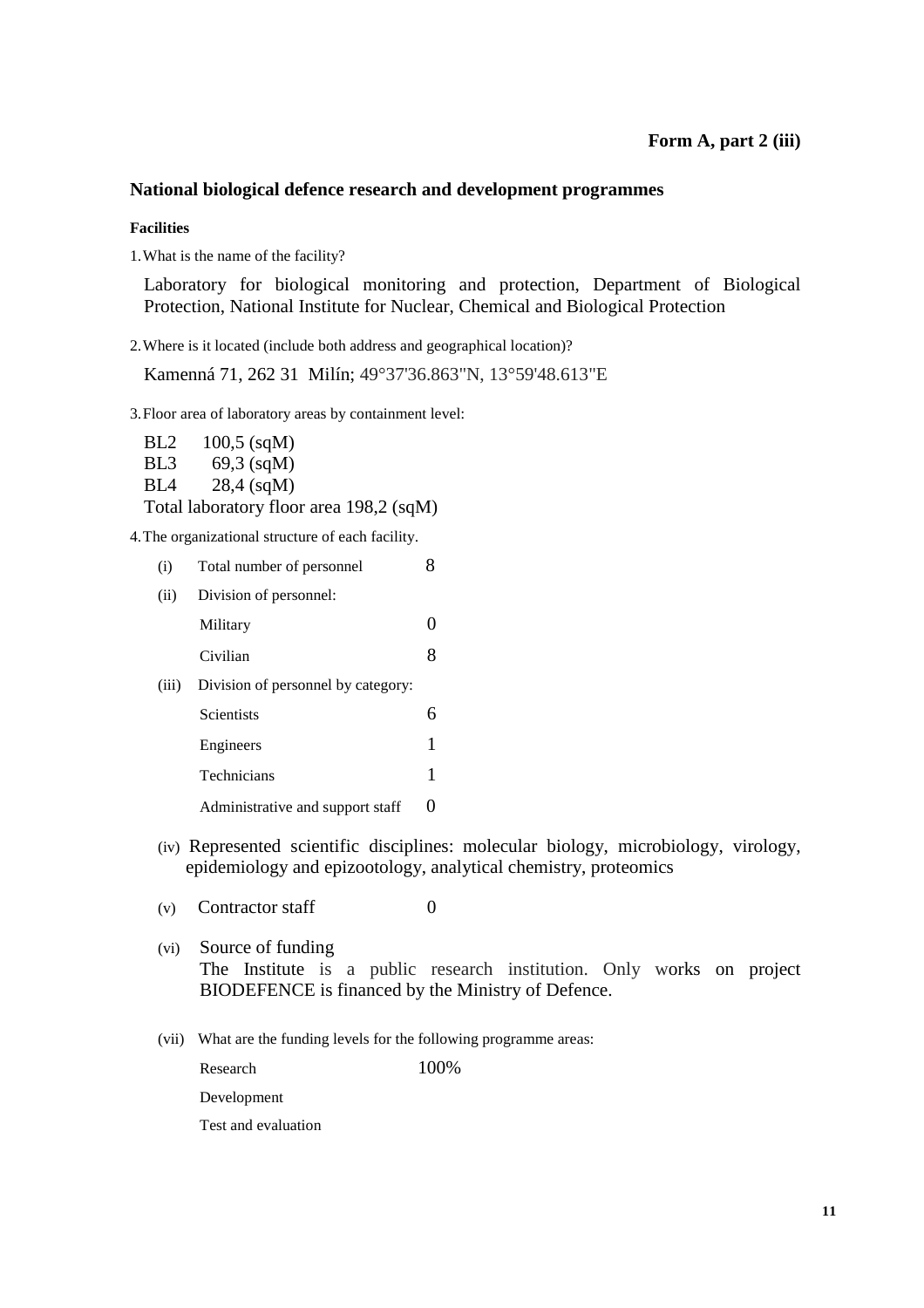All staff is encouraged to publish the results of their research in the open literature whenever not precluded by security considerations.

- (ix) Provide a list of publicly-available papers and reports resulting from the work published during the previous 12 months. (To include authors, titles and full references.)
- 5.Briefly describe the biological defence work carried out at the facility, including type(s) of microorganisms and/or toxins studied, as well as outdoor studies of biological aerosols.

BIODEFENCE – Classification of biological agents – support of an international project , Establishment and management of a common database of B-agents  $- A$ European Laboratory Biodefence Network"

The goal of the project is to gather typing data for B-agents listed in project of the European biological database by the mean of mass spectrometry (MALDI-TOF, tandem mass spectrometry) and molecular biology (real-time PCR, MLST).